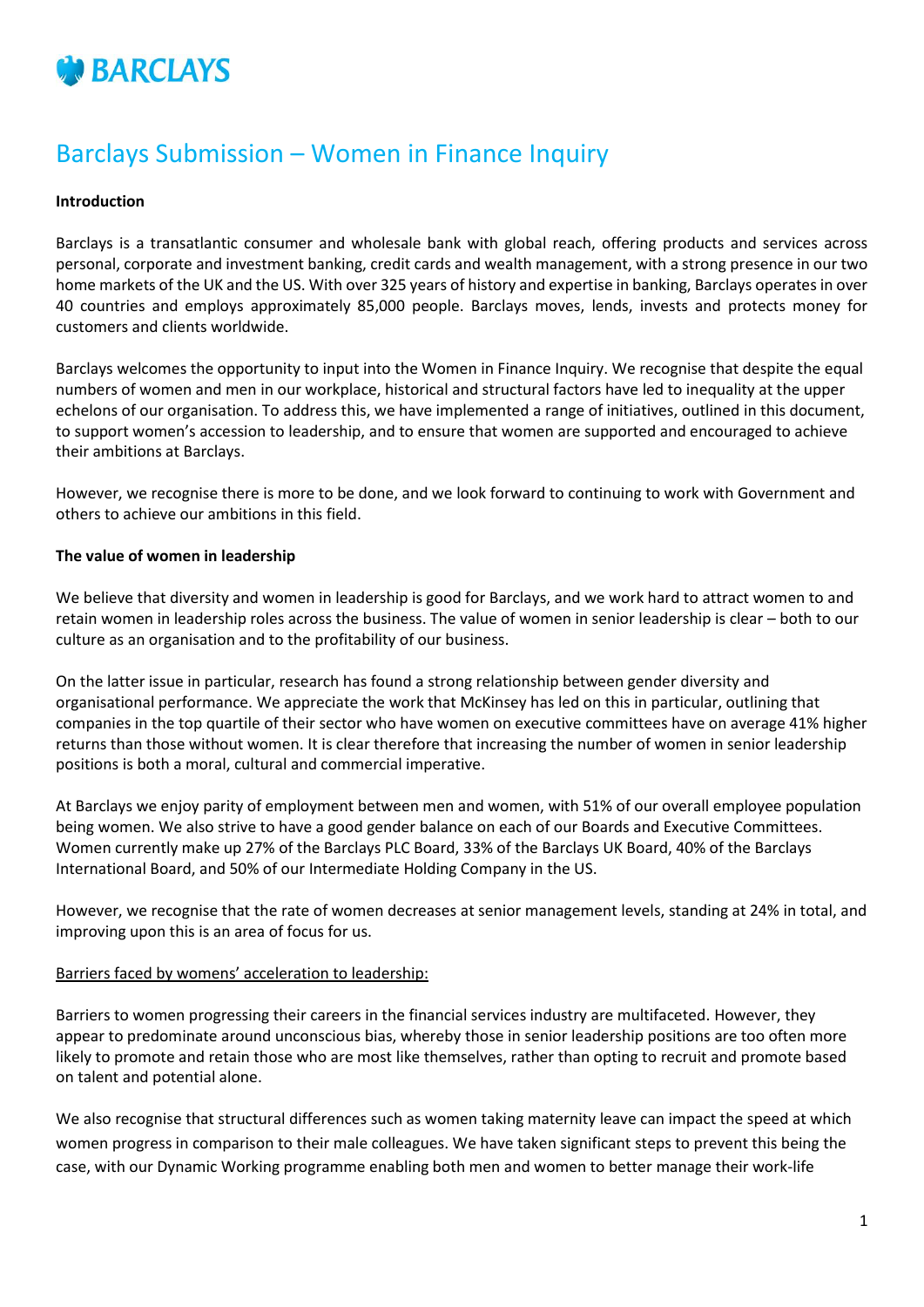# **BARCLAYS**

balance. Progress has been made, and we are pleased that our maternity returners retained after 12 months has increased by 13% points since the launch of the Dynamic Working campaign in 2015.

Moreover, it is clear that while some functions within our business suffer worse levels of gender representation at senior levels than others, it is an issue felt across the bank.

We are working to address this via a range of solutions, which include robust succession planning, identifying and training our pipeline of female leaders, and have a recently created Ex-Officio position which enables highperforming future leaders to serve a rotational three-month period on Executive Committees and leadership teams across the businesses and functions. The establishment of this position has seen a number of future female leaders serve on the Group Executive Committee, which has been of great benefit to our business.

## **Initiatives designed to support womens' accession**

Given our recognition of the value women in leadership brings, we undertake a range of initiatives to support the accession of women across the firm. These include:

- 1. Hiring practices:
	- *Targets:* We have a target of 26% of women in senior leadership positions by 2018, and 33% female representation at board-level and amongst our Executive Committee and their Direct Reports by 2020, which we are confident we will meet. All Executive Directors are evaluated on the success of their contribution to this target on an annual basis.
	- *Recruitment:* We have a target of 25%-33% gender diversity within all candidate short lists at the Director and Managing Director level. Additionally, all hiring panels at Barclays must contain a gender mix of interviewers, and we have a graduate hiring target of 50% female, from our current position of 40% (which has increased from 31% in 2014).
- 2. Unconscious Bias Training:
	- We have rolled out Unconscious Bias Training across our global footprint, which has engaged over 8,500 senior leaders and 6,000 colleagues to date. This promotes a greater awareness of inclusive leadership, and reduces the unintended consequences of biased talent management and assessment decisions.
- 3. Dynamic Working Programme:
	- As mentioned, Barclays Dynamic Working Programme promotes and enables flexible working arrangements to open up additional career possibilities for individuals across the business. This has been widely adopted by colleagues, with over 59% of our colleagues now working dynamically.
- 4. Barclays Women on Boards programme:
	- This programme assists senior women who aspire to a Non-Executive Director role as part of their development to achieve that goal.
- 5. External commitments and pledges:
	- *UN HeForShe Campaign:* As a founding member of the UN's HeForShe Campaign, we have committed to increase representation of women in senior leadership by a percentage point a year, embed gender equality in the culture processes and policies of Barclays, and reach 2.5 million women around the world with financial inclusion programmes. Our Group Chief Executive Officer is a UN Impact Champion for the Campaign and each year we report to the UN on our progress against these commitments.
	- *Hampton Alexander Review*: Barclays adheres to the Recommendations within the Hampton-Alexander Review, which set clear targets for women in leadership positions across the business.
	- *Women in Leadership Index*: Our innovative Women in Leadership Index lists publicly traded US companies with gender-diverse leadership (defined as companies with a female CEO or at least 25%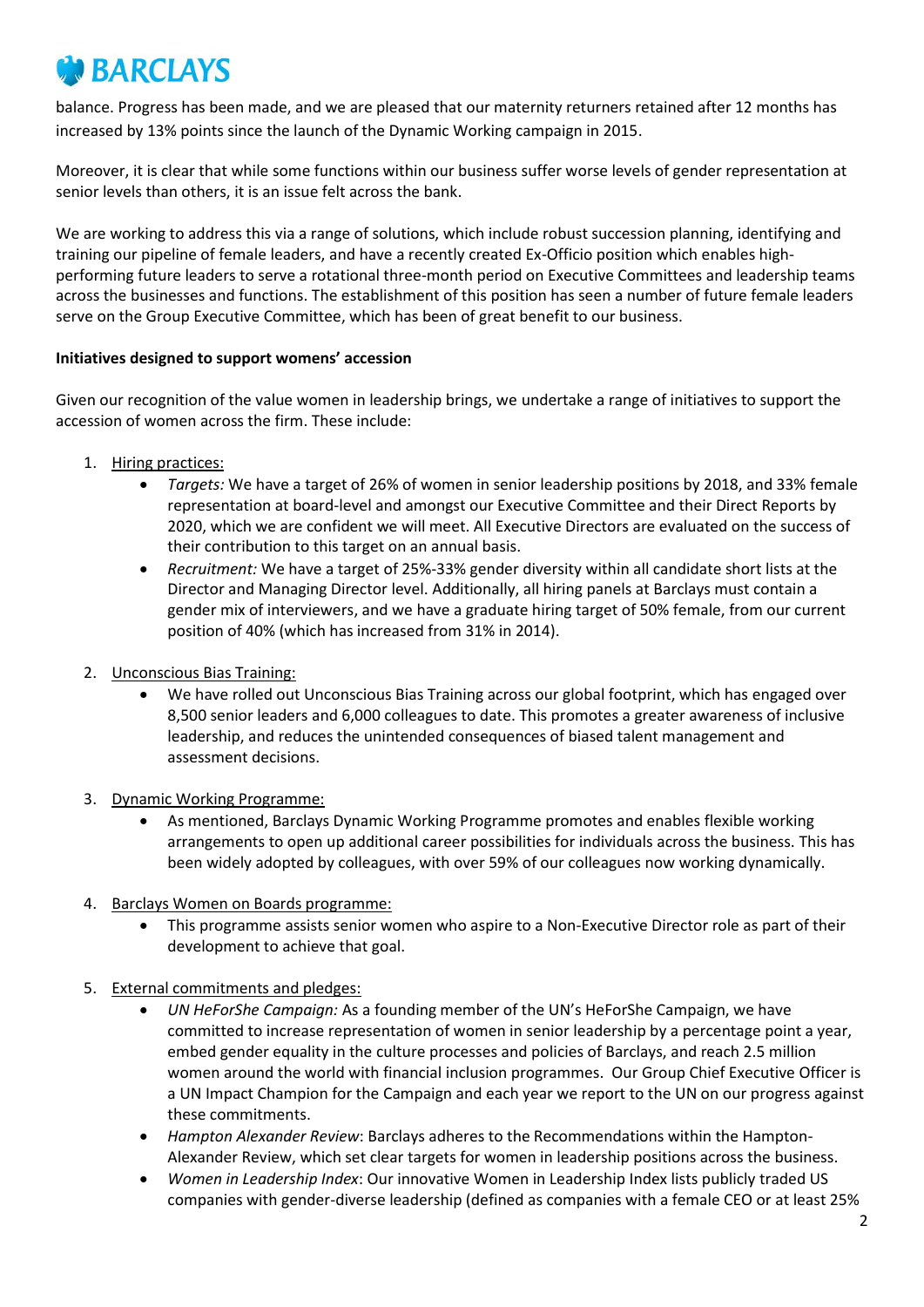

female members on their board). In an industry first, Exchange Traded Notes track the return of the index so investors can support the movement towards gender equality. This currently trades above the S&P 500 average of 25%, at 28%.

- *HM Treasury's Women in Finance Charter*: Barclays are a proud signatory to the HMT Women in Finance Charter, and are pleased to confirm that we were already adhering to many of the recommendations prior to becoming signatories. Joe McGrath, Global Head of Banking is the firm's lead point-person for gender at Barclays, helping to spearhead our efforts in this area. We also have internal targets for gender diversity in senior management as stated, a clear link between the pay of Executive Directors against these internal targets, and an annual report which publishes our progress against these.
- *The Equality and Human Rights Commission (EHRC) Working Forward Initiative*: Barclays is a proud supporter of the EHRC's Working Forward Initiative, which champions best practice in the workplace for pregnant women and new parents.
- 6. Campaigns and events: Barclays is a keen supporter of International Women's Day, an annual global marker of the movement towards greater gender equality where we engage colleagues, customers and clients.
- 7. Networks: We also continue to sponsor and grow Win, the gender network, which has over 5,000 colleague members globally. This network hosts numerous events throughout the year to enable women to connect and flourish, and promotes a positive workplace for all colleagues to enjoy.
- 8. The Gender Taskforce: In recognition of the need for Barclays to move at pace on improving gender parity across senior leadership – we now have a Gender Taskforce made up of senior colleagues from across the firm, dedicated to making progress against a range of issues.

In recognition of the work above, Barclays was one of 52 global organisations included in the Bloomberg Financial Services Gender-Equality Index, reflecting best-in-class statistics and policies. We were also recently named on The Times Top 50 Employers for Women for the seventh consecutive year.

## **The gender pay gap**

Barclays welcomes the new legislation which requires employers with 250 or more employees to publish and report specific figures about their gender pay gap. We recognise that transparency is critical to addressing the issue of gender pay disparity, and believe this far-reaching regulation is designed to address a long-standing issue in the right way.

In 2018 we will publish our gender pay statistics in line with this legislation. Upon release of this data, we will continue to work hard to close this gap over the short and long term.

## **The role of Government and financial regulators**

As demonstrated by this Inquiry, the role of Government and the financial regulators to progress this agenda is vital and varied. In order to support the important movement toward greater gender parity in the financial services sector, we encourage the Government and financial regulators to explore the following:

- 1. Concerted encouragement of ambitious targets: The Women in Finance Charter has led the way in encouraging clear targets for improved gender parity across senior leadership. As progress against these becomes clear, there is scope for more ambitious targets to be encouraged.
- 2. The facilitation of industry dialogue and progress: The Government has a track-record of convening industry partners to accelerate progress against key challenges, for example as the Home Office is currently doing on the issue of Modern Slavery. There is potential for similar sponsorship of progress in this field.